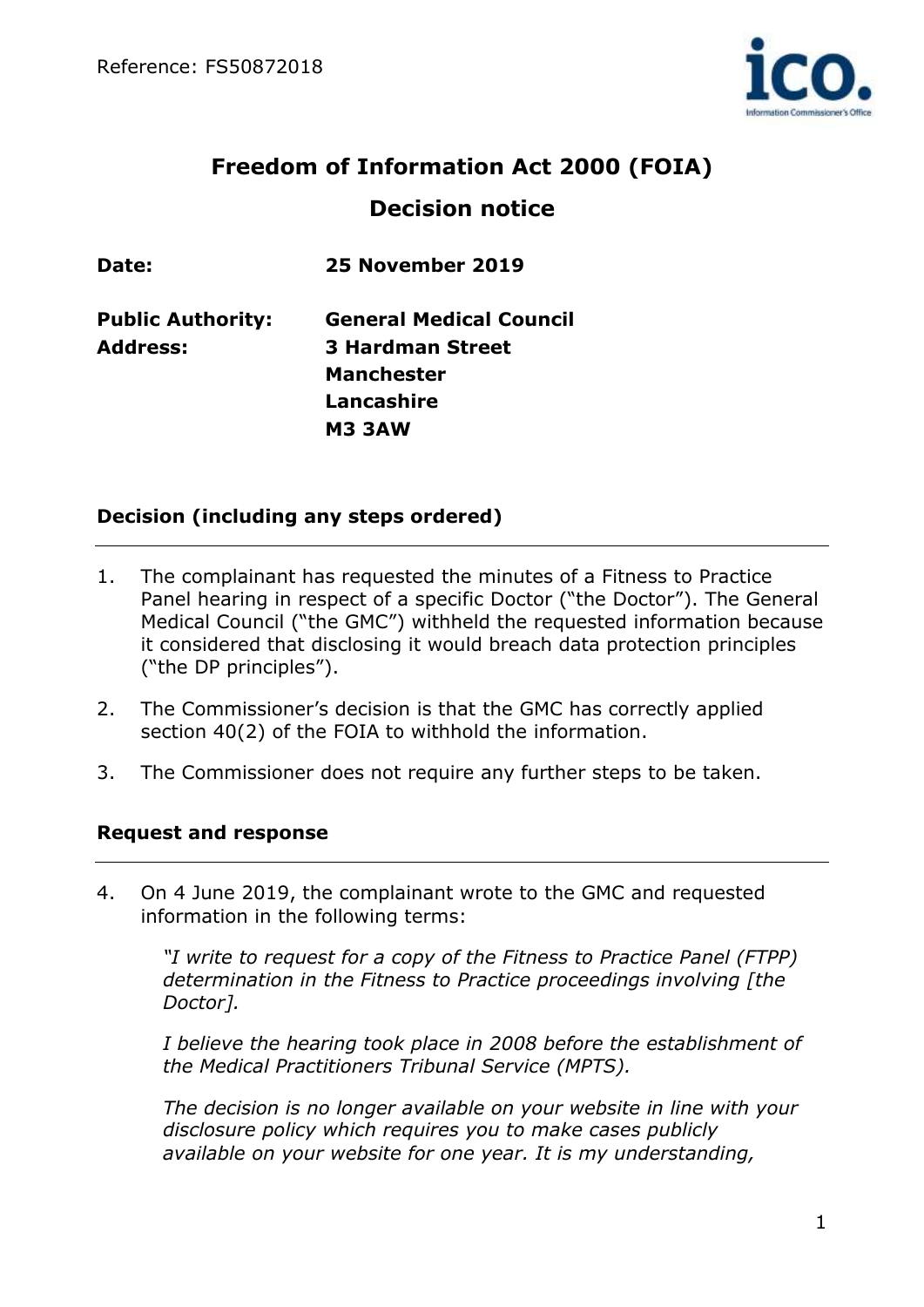

*however, that a copy of the determination can be provided upon request."*

- 5. The GMC responded on 28 June 2019. It refused to confirm or deny holding information within the scope of the request as it argued that providing a confirmation (or a denial) would involve the disclosure of personal information about the Doctor which would breach the DP principles. Specifically, the GMC argued, a confirmation or denial would inform the world at large that a particular individual had (or had not) been subject to an FTPP.
- 6. The complainant requested an internal review on 1 July 2019. He noted that the GMC had, in response to an FOI request in 2010, disclosed a list of doctors who had been subject to FTPP hearings in the previous five years. The request and response was still available on a whatdotheyknow.com thread and the Doctor's name was on that list. Providing a confirmation that information was held, the complainant argued, would not therefore breach the DP principles, as the fact that the Doctor had been subject to an FTPP hearing was already in the public domain and no further information could be disclosed by acknowledging that the GMC held a copy of the outcome of the hearing.
- 7. Following an internal review, the GMC wrote to the complainant on 6 September 2019. It now revised its position and relied on section 40(2) of the FOIA to withhold the information that the complainant had requested. The GMC argued that disclosing the withheld information would breach the DP principles.

# **Scope of the case**

- 8. The complainant contacted the Commissioner on 6 September 2019 to complain about the way his request for information had been handled.
- 9. In particular, he pointed to the fact that the GMC now routinely publishes information of this type on its website for a year after the panel hearing. As the information must have previously been in the public domain, the complainant argued, the GMC could not breach the DP principles by disclosing it.
- 10. The Commissioner considers that the scope of her investigation is to determine whether the GMC was entitled to apply section 40(2) of the FOIA to withhold the requested information.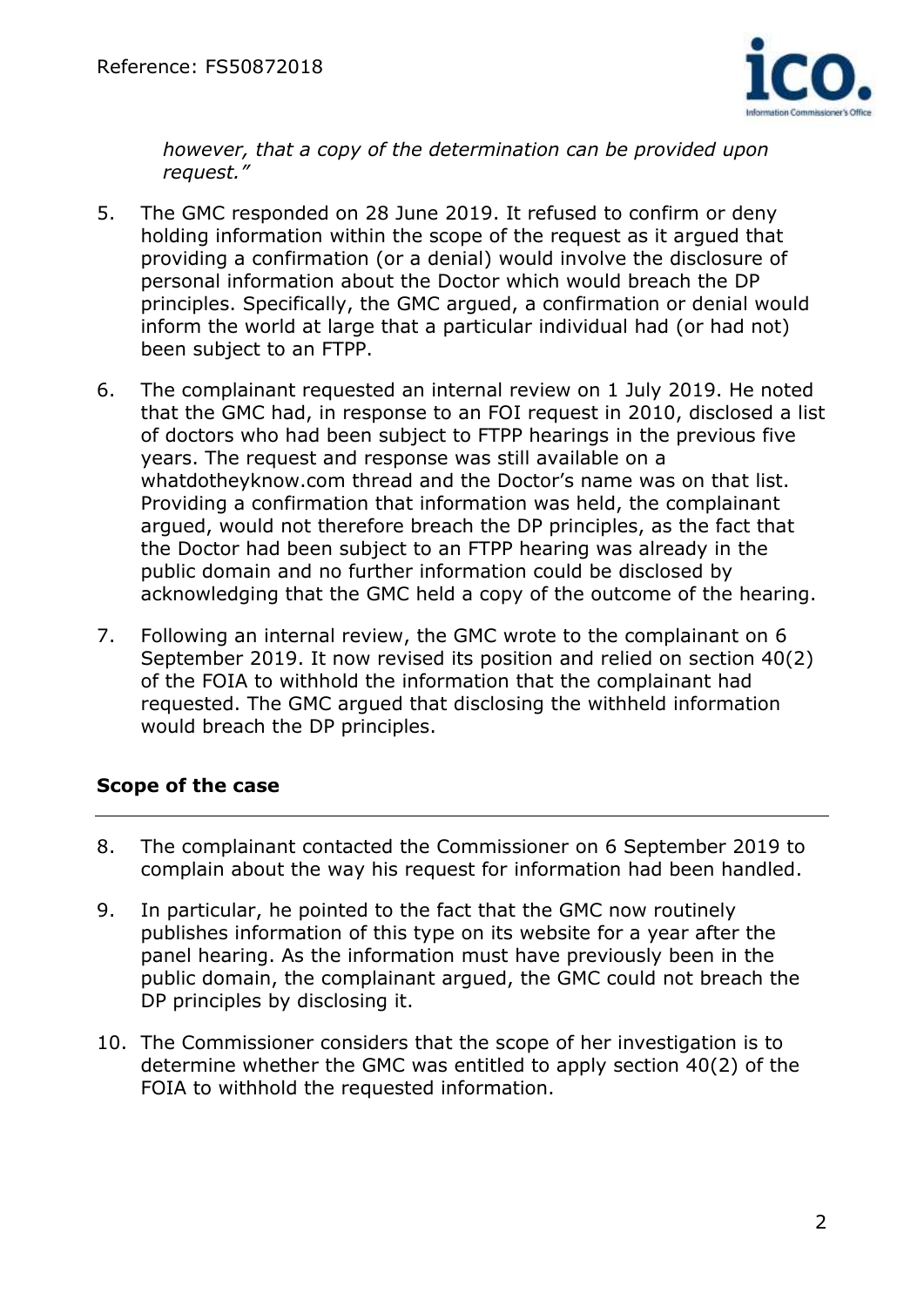

# **Reasons for decision**

#### Section 40 – personal information

- 11. Section 40(2) of the FOIA provides that information is exempt from disclosure if it is the personal data of an individual other than the requester and where one of the conditions listed in section 40(3A), (3B) or (4A) is satisfied.
- 12. In this case the relevant condition is contained in section  $40(3A)(a)^1$ . This applies where the disclosure of the information to any member of the public would contravene any of the principles relating to the processing of personal data, as set out in Article 5 of the General Data Protection Regulation ('GDPR').
- 13. The first step for the Commissioner is to determine whether the withheld information constitutes personal data as defined by the Data Protection Act 2018 ('DPA'). If it is not personal data then section 40 of the FOIA cannot apply.
- 14. Secondly, and only if the Commissioner is satisfied that the requested information is personal data, she must establish whether disclosure of that data would breach any of the DP principles.

#### *Is the information personal data?*

15. Section 3(2) of the DPA defines personal data as:

"*any information relating to an identified or identifiable living individual*".

- 16. The two main elements of personal data are that the information must relate to a living person and that the person must be identifiable.
- 17. An identifiable living individual is one who can be identified, directly or indirectly, in particular by reference to an identifier such as a name, an identification number, location data, an online identifier or to one or more factors specific to the physical, physiological, genetic, mental, economic, cultural or social identity of the individual.

 $\overline{a}$ 

 $1$  As amended by Schedule 19 Paragraph 58(3) DPA.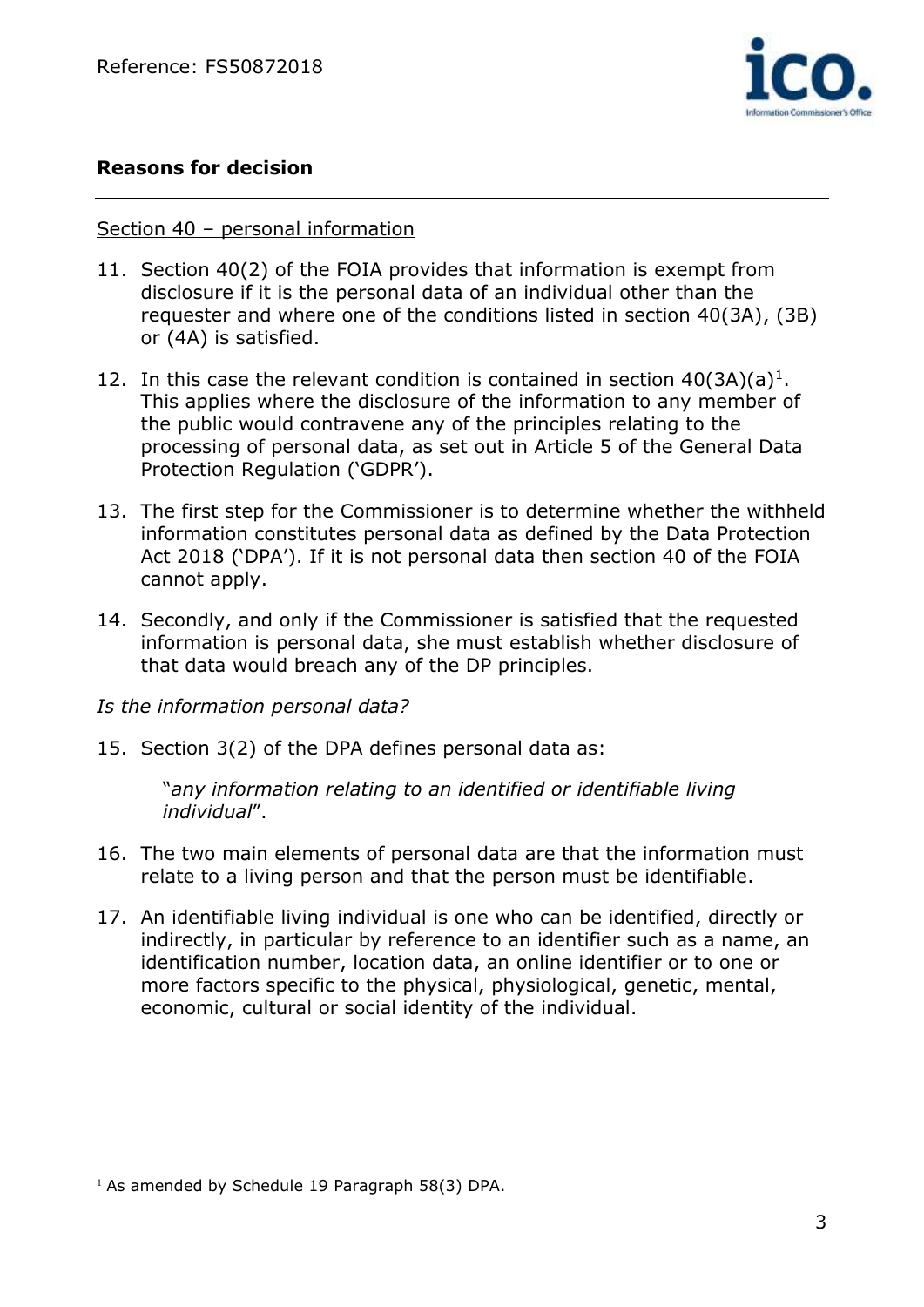

- 18. Information will relate to a person if it is about them, linked to them, has biographical significance for them, is used to inform decisions affecting them or has them as its main focus.
- 19. Information disclosed in response to an information request and the request itself must be considered together. In this particular case, the complainant's request specifically names the Doctor. Therefore the only information that the GMC could provide which would satisfy the request would be information relating to the Doctor – who would thus be identifiable by reference to the wording of the request.
- 20. As the FTPP considers the Doctor's job performance, the Commissioner is of the view that the withheld information would be likely to have the Doctor as its main focus and that the information would be biographical.
- 21. In the circumstances of this case, having considered the withheld information, the Commissioner is satisfied that this information both relates to and identifies the Doctor. This information therefore falls within the definition of 'personal data' in section 3(2) of the DPA.

*Would disclosure contravene principle (a)?*

- 22. The fact that information constitutes the personal data of an identifiable living individual does not automatically exclude it from disclosure under the FOIA. The second element of the test is to determine whether disclosure would contravene any of the DP principles.
- 23. The most relevant DP principle in this case is principle (a).
- 24. Article 5(1)(a) of the GDPR states that:

*"Personal data shall be processed lawfully, fairly and in a transparent manner in relation to the data subject".*

- 25. In the case of a FOIA request, the personal data is processed when it is disclosed in response to the request. This means that the information can only be disclosed if to do so would be lawful, fair and transparent.
- 26. In order to be lawful, one of the lawful bases listed in Article 6(1) of the GDPR must apply to the processing. It must also be generally lawful.

*Lawful processing: Article 6(1)(f) of the GDPR*

27. Article 6(1) of the GDPR specifies the requirements for lawful processing by providing that "*processing shall be lawful only if and to the extent that at least one of the*" lawful bases for processing listed in the Article applies.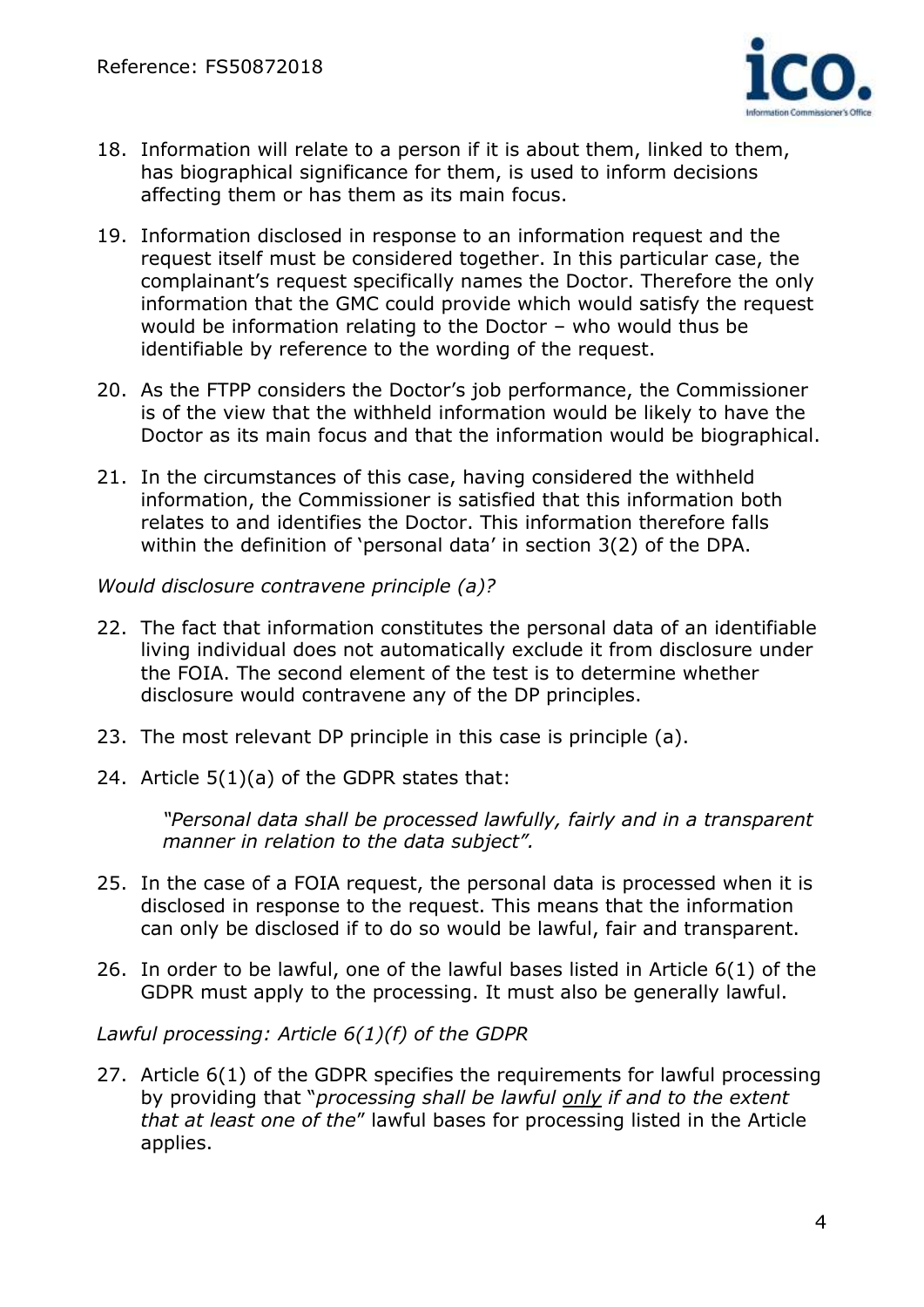

28. The Commissioner considers that the lawful basis most applicable is basis  $6(1)(f)$  which states:

"*processing is necessary for the purposes of the legitimate interests pursued by the controller or by a third party except where such interests are overridden by the interests or fundamental rights and freedoms of the data subject which require protection of personal*  data, in particular where the data subject is a child"<sup>2</sup>.

- 29. In considering the application of Article 6(1)(f) of the GDPR in the context of a request for information under the FOIA, it is necessary to consider the following three-part test:
	- i) **Legitimate interest test**: Whether a legitimate interest is being pursued in the request for information;
	- ii) **Necessity test**: Whether disclosure of the information is necessary to meet the legitimate interest in question;
	- iii) **Balancing test**: Whether the above interests override the legitimate interest(s) or fundamental rights and freedoms of the data subject.
- 30. The Commissioner considers that the test of 'necessity' under stage (ii) must be met before the balancing test under stage (iii) is applied.

#### *Legitimate interests*

 $\overline{a}$ 

31. In considering any legitimate interest(s) in the disclosure of the requested information under the FOIA, the Commissioner recognises that such interest(s) can include broad general principles of

 $2$  Article 6(1) goes on to state that:-

"*Point (f) of the first subparagraph shall not apply to processing carried out by public authorities in the performance of their tasks*".

However, section 40(8) FOIA (as amended by Schedule 19 Paragraph 58(8) DPA) provides that:-

"*In determining for the purposes of this section whether the lawfulness principle in Article 5(1)(a) of the GDPR would be contravened by the disclosure of information, Article 6(1) of the GDPR (lawfulness) is to be read as if the second sub-paragraph (dis-applying the legitimate interests gateway in relation to public authorities) were omitted*".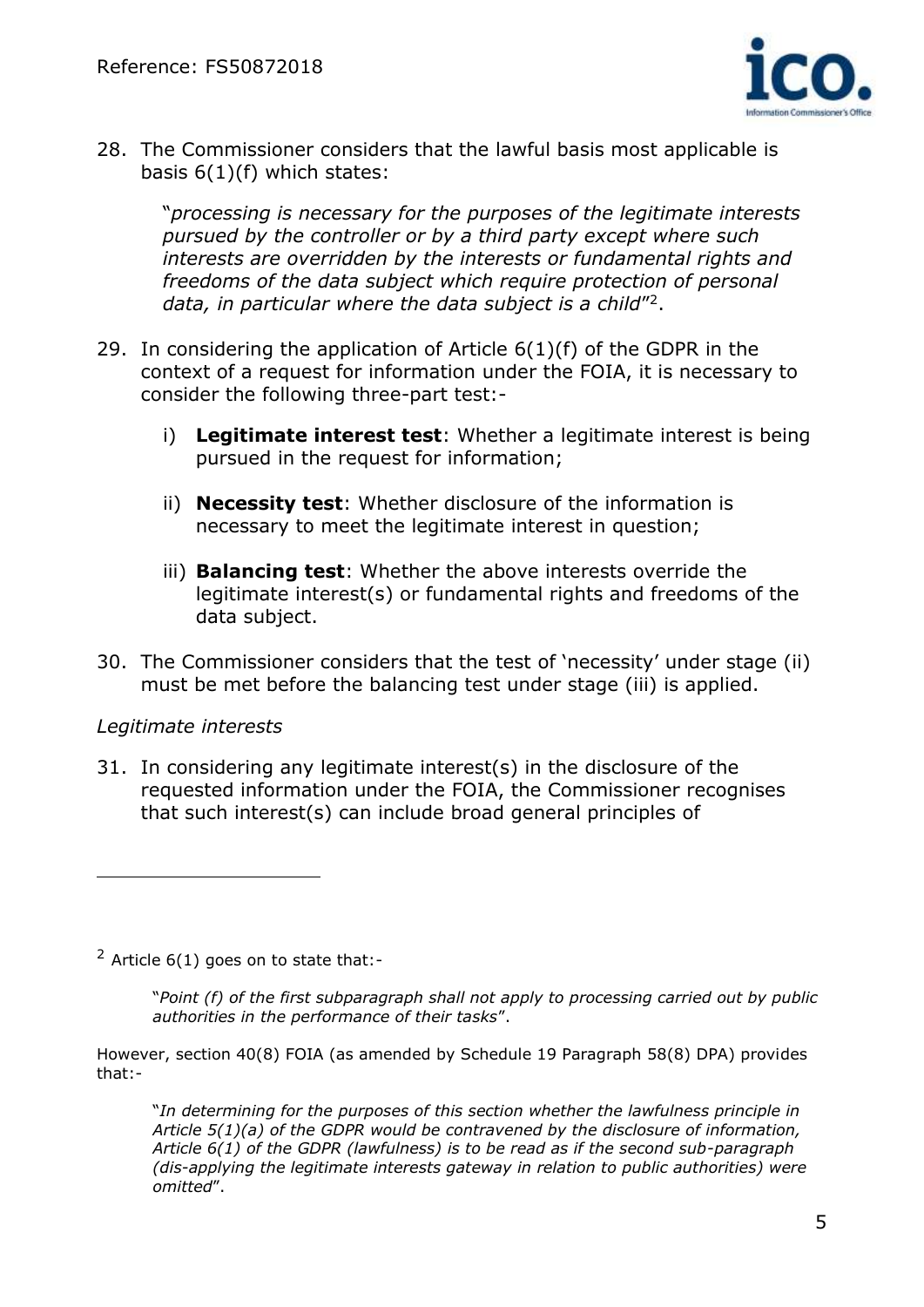

accountability and transparency for their own sakes, as well as casespecific interests.

- 32. Further, a wide range of interests may be legitimate interests. They can be the requester's own interests or the interests of third parties, and commercial interests as well as wider societal benefits. They may be compelling or trivial, but trivial interests may be more easily overridden in the balancing test.
- 33. The Commissioner takes the view that there is almost always an inherent interest in understanding how public authorities are operating and how they are spending taxpayers' money.
- 34. In addition, in the circumstances of this particular case, the Commissioner recognises that there is also a legitimate interest in knowing that, given the important function they perform, practising doctors are appropriately licensed and regulated. Where an allegation is made that a particular doctor has fallen short of the standards required, there is also a legitimate interest in understanding how that allegation has been disposed of.

#### *Is disclosure necessary?*

- 35. 'Necessary' means more than desirable but less than indispensable or absolute necessity. Accordingly, the test is one of reasonable necessity and involves consideration of alternative measures which may make disclosure of the requested information unnecessary. Disclosure under the FOIA must therefore be the least intrusive means of achieving the legitimate aim in question.
- 36. The Commissioner notes that the GMC does publish, on its register, details indicating that a particular doctor is, or is not, licensed to practice medicine in the UK.
- 37. However, she also notes that such publication, by itself, is insufficient to satisfy the legitimate interest in understanding why a particular doctor has been declared unfit to practice or in understanding whether the process for determining fitness to practice is fair and transparent.
- 38. The Commissioner therefore considers that the necessity test is met in this case and has gone on to conduct a balancing exercise.

#### *Balancing Test*

39. Even if processing is necessary to achieve a legitimate interest, the Commissioner is still required to balance the legitimate interests in disclosure against the data subject's interests or fundamental rights and freedoms. In doing so, it is necessary to consider the impact of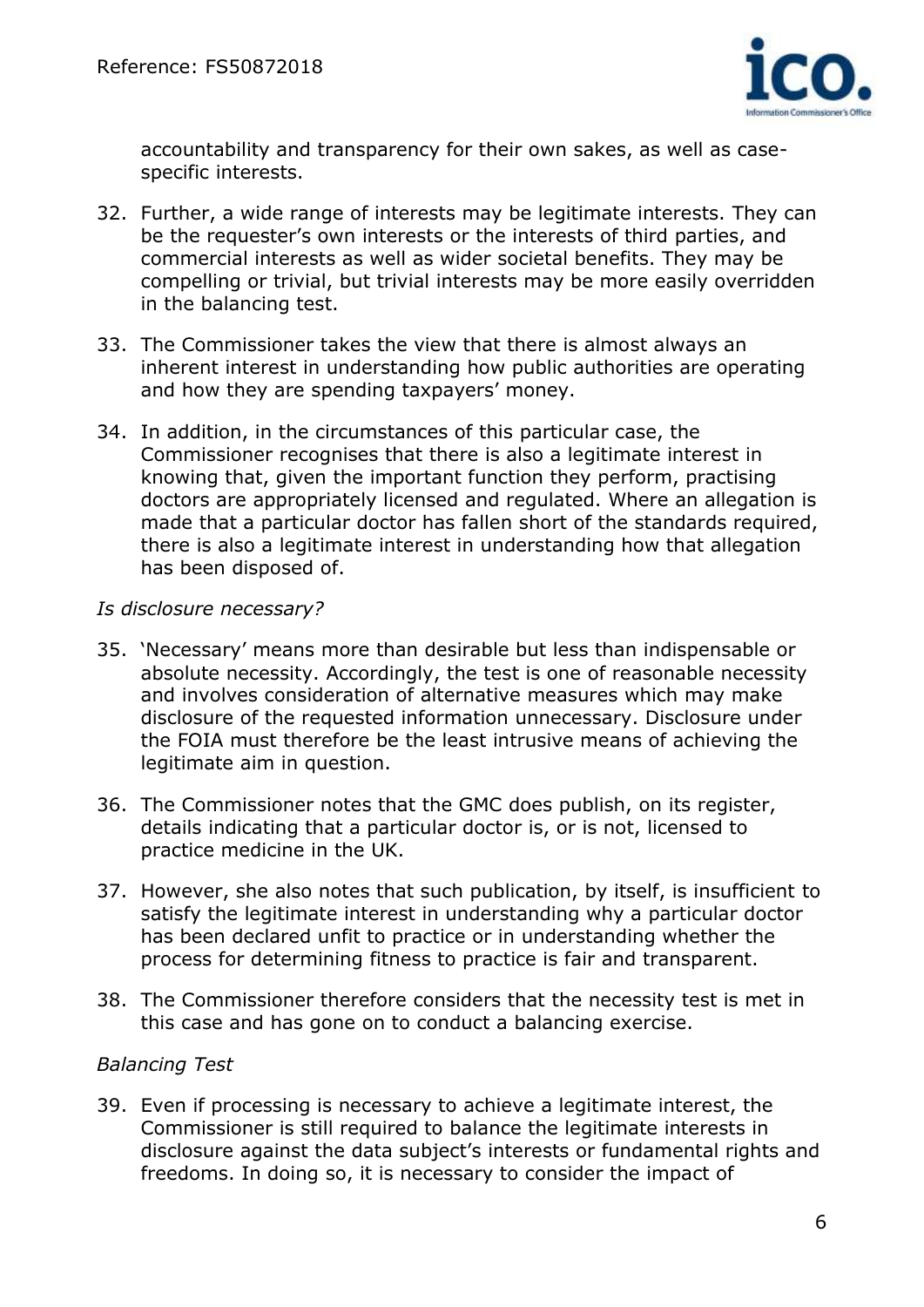$\overline{a}$ 



disclosure. For example, if the data subject would not reasonably expect that the information would be disclosed to the public under the FOIA in response to the request, or if such disclosure would cause unjustified harm, their interests or rights are likely to override legitimate interests in disclosure.

- 40. In considering this balancing test, the Commissioner has taken into account the following factors:
	- the potential harm or distress that disclosure may cause;
	- whether the information is already in the public domain;
	- whether the information is already known to some individuals;
	- whether the individual expressed concern to the disclosure; and
	- the reasonable expectations of the individual.
- 41. In the Commissioner's view, a key issue is whether the individuals concerned have a reasonable expectation that their information will not be disclosed. These expectations can be shaped by factors such as an individual's general expectation of privacy, whether the information relates to an employee in their professional role or to them as individuals, and the purpose for which they provided their personal data.
- 42. It is also important to consider whether disclosure would be likely to result in unwarranted damage or distress to that individual.
- 43. There does not seem to be any dispute that the withheld information is not widely available now.
- 44. The complainant has pointed out that the withheld information would likely have been in the public domain at the time of the practice hearing. He also noted that the Medical Practitioners Tribunal Service and the GMC routinely publish information of this kind now, once the result of a Tribunal has been announced and that it remains on the website for a year afterwards.<sup>3</sup> He therefore argued that disclosure now could not possibly breach the DP principles (as any "breach" would have occurred when the information was first disclosed) and the Doctor would have no reasonable expectation of privacy.
- 45. The GMC confirmed that Section 35B(4) of the Medical Act 1983 requires the publication of all findings of FTPPs. It noted that it had been its previous practice to make such "Determinations" available indefinitely.

<sup>3</sup> [https://www.gmc-uk.org/-/media/documents/dc4380-publication-and-disclosure-policy-](https://www.gmc-uk.org/-/media/documents/dc4380-publication-and-disclosure-policy-36609763.pdf)[36609763.pdf](https://www.gmc-uk.org/-/media/documents/dc4380-publication-and-disclosure-policy-36609763.pdf)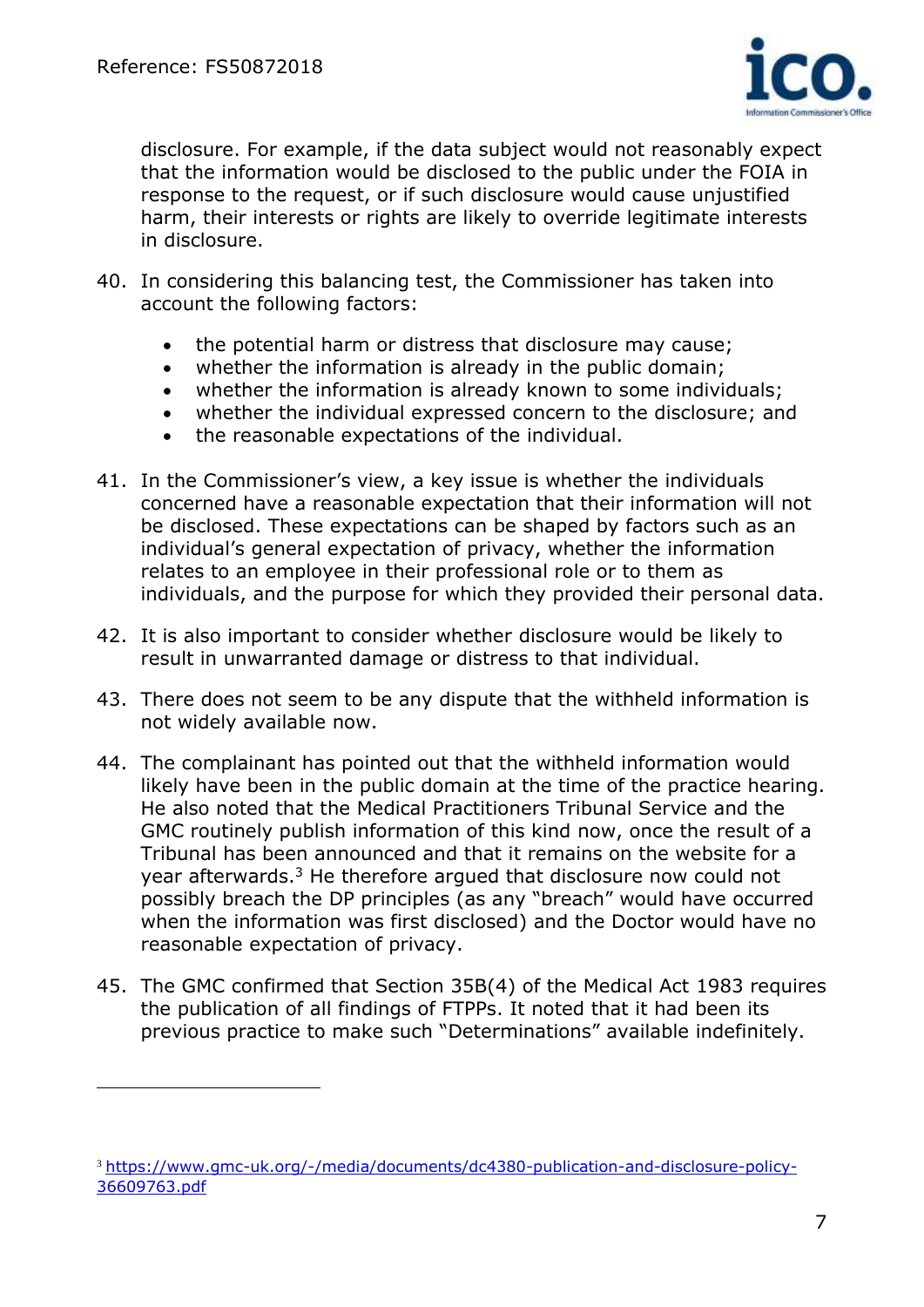

46. However, the GMC went on to note that in February 2018, it had revised its previous policy and now only published Determinations for a year – although the summary information on the register was retained for much longer. In this particular case, the GMC noted that the summary information relating to the Doctor is still available.

#### *The Commissioner's view*

- 47. The Commissioner considers that the issues at play in relation to this request favour maintaining the exemption.
- 48. On the one hand, the Commissioner notes that the information has previously been widely available and, at the time the information was created, the Doctor would have had a reasonable expectation that this information would have remained in the public domain indefinitely – as that was the GMC's policy.
- 49. In addition, the Commissioner has had regard to the content of the information itself. Removing a doctor's name from the Register is the most severe sanction that the GMC can impose and it does not impose such a sanction lightly. The withheld information sets out a number of failings on the part of the Doctor which warranted his removal from the Register. The Commissioner has also had regard to the fact the Doctor appears to have gone on to practise medicine in at least one other country after having been removed from the UK's medical register.
- 50. However, and importantly, the Commissioner has also had to have regard to the change in the data protection landscape in the intervening period between the information originally being published and the request being made.
- 51. GDPR has brought about a significant shift in the obligations placed on organisations and way that they must approach the processing of personal data. There is a greater emphasis placed now on the rights of the data subject and data controllers have to be much clearer as to their reasons for processing personal data – those reasons themselves are more closely defined than was previously the case.
- 52. In particular, the Commissioner notes that GDPR has placed a "Right to be Forgotten" into statute law and an emphasis on ensuring that any processing of personal data is done lawfully.
- 53. In the Commissioner's view this would have had the effect of shifting the Doctor's reasonable expectations towards the information being withheld.
- 54. The GMC has clearly decided that publishing Determinations indefinitely is not necessary and proportionate for achieving any legitimate interest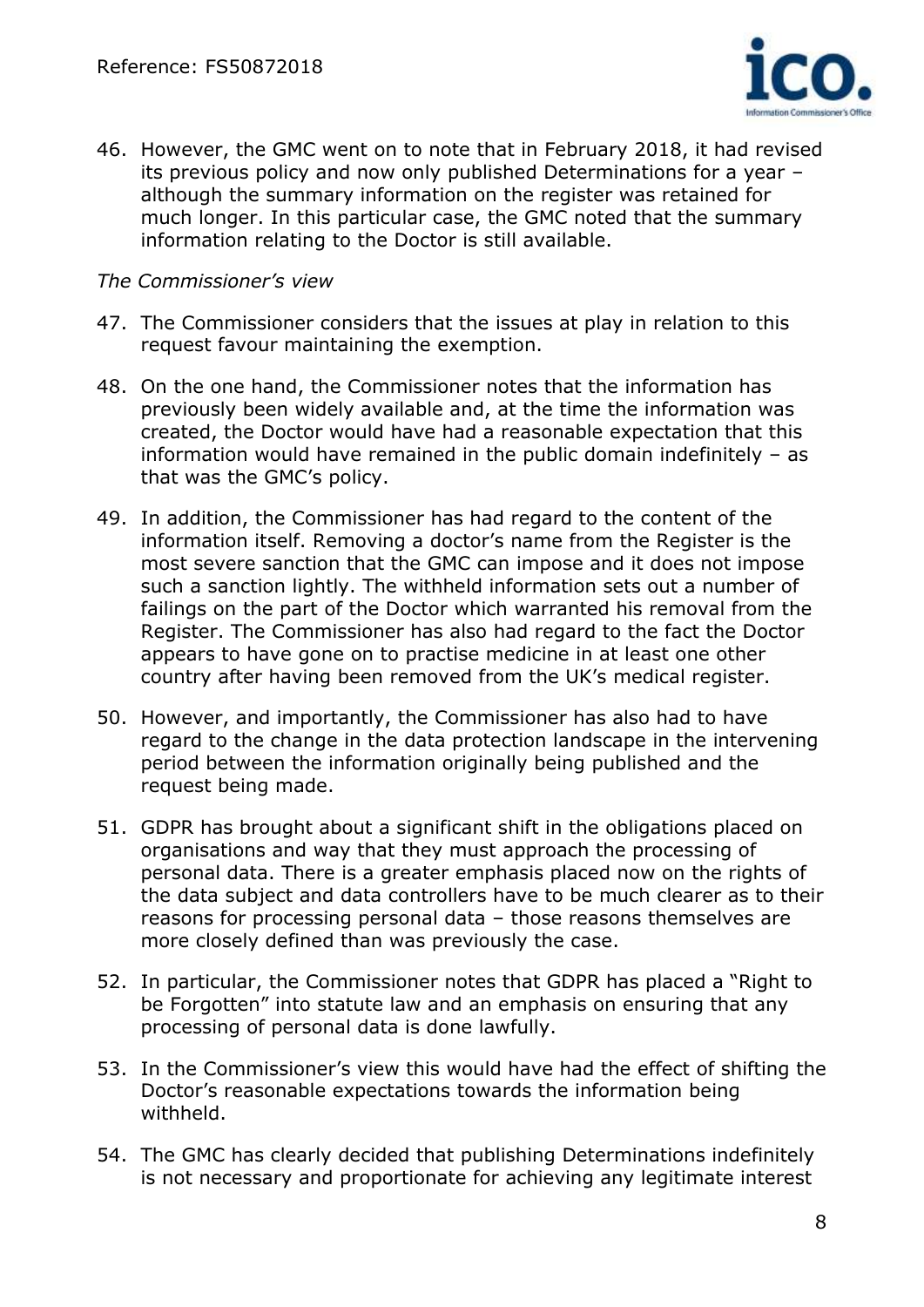$\overline{a}$ 



there may be in verifying that doctors are appropriately qualified for the role they perform.

- 55. The Commissioner's view, expressed at the time the GMC consulted on its change of approach to publication in 2015 was that having a "blanket" policy allowing for an indefinite period of publication for material such as that in question was problematic from a data protection perspective.<sup>4</sup>
- 56. Having considered the matter at length, the Commissioner is conscious that ordering disclosure in this particular case – on the grounds that the information had *previously* been available – would have the effect of reintroducing a policy of blanket and indefinite disclosure of information of this type, notwithstanding the subsequent introduction of the GDPR and DPA 2018 Furthermore, the GMC would have no power to impose restrictions on how the information could be re-used or how long it would then remain in the public domain.
- 57. The Commissioner, as independent regulator of both the DPA and FOIA is not bound to accept the GMC's policy of time-limited disclosure of information such as that which has been withheld here. However, the Commissioner, as the independent regulator of the legislation is clear that she wished to provide a consistent message when it comes to data protection. Having stated that a policy of indefinite disclosure would be "problematic" from a data protection point of view, it would be inappropriate for her to take a diametrically opposed view for the purposes of disclosure of that data under the FOIA.
- 58. She considers that disclosure of such information, some ten years after it was first created, would be contrary to the reasonable expectations that the Doctor would have had, most particularly since the GMC introduced its updated policy. The Commissioner therefore considers that disclosure would be likely to cause a degree of distress to the Doctor.
- 59. Disclosure of the withheld information would be unfair to the Doctor as it would not take account of any remedial steps the Doctor may have taken to address the deficiencies set out by the FTPP.
- 60. The complainant has put forward no justification as to why the withheld information is particularly relevant at the present time and the

<sup>4</sup> [https://www.gmc-uk.org/-/media/documents/08---consultation-on-publication-and](https://www.gmc-uk.org/-/media/documents/08---consultation-on-publication-and-disclosure-policy---outcomes-and-recommendations_pdf-64816452.pdf)[disclosure-policy---outcomes-and-recommendations\\_pdf-64816452.pdf](https://www.gmc-uk.org/-/media/documents/08---consultation-on-publication-and-disclosure-policy---outcomes-and-recommendations_pdf-64816452.pdf)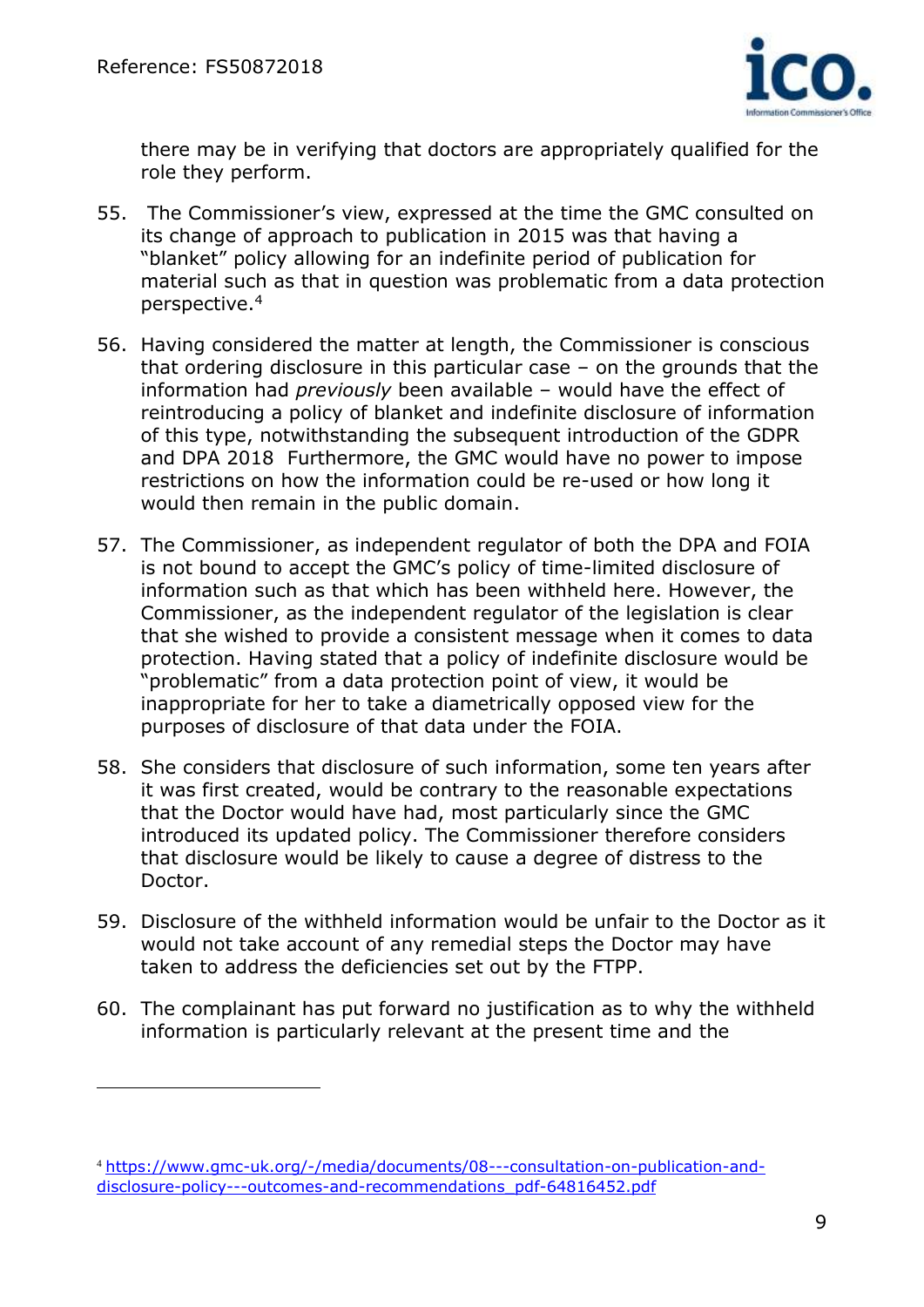

Commissioner is not aware of any other reason why this would be the case.

- 61. In all the circumstances, the Commissioner considers that publication of this information at the present time would not strike the right balance between the rights of the Doctor and any legitimate interests necessitating disclosure under FOIA. She therefore considers that such disclosure would be both unlawful and also unfair to the Doctor.
- 62. The Commissioner has therefore decided that the GMC was entitled to withhold the information under section 40(2), by way of section 40(3A)(a).